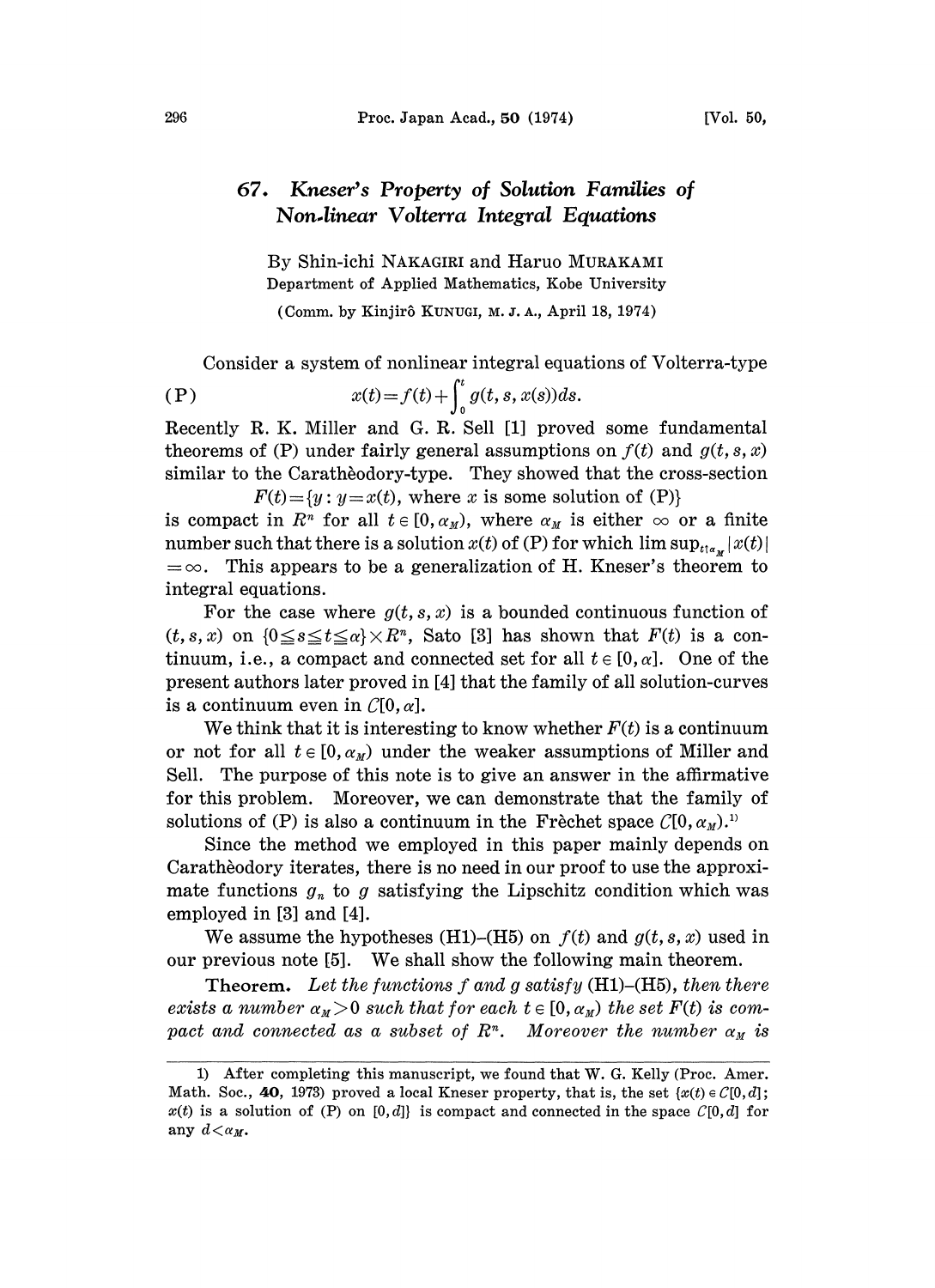maximal in the sense that either  $\alpha_M = \infty$  or there exists a right maximally defined solution  $x(t)$  of  $(P)$  whose domain of definition is the interval  $[0, \alpha_M)$ .

**Proof.** It is sufficient to show that  $F(c)$  is connected for each  $c \in [0, \alpha_{M})$ . Suppose the contrary. Since  $F(c)$  is compact,  $F(c)$  can be expressed as a union of two disjoint nonempty compact sets, i.e.,  $F(c)$  $=F_1 \cup F_2$ , where  $F_1$  and  $F_2$  are nonempty compact sets such that  $F_1 \cap F_2$  $=\phi$ . Hence we can choose an open set  $O_1$  such that  $F_1 \subset O_1$  and  $O_1 \cap F_2$  $=\phi$ . Let  $\phi_1(t)$  and  $\phi_2(t)$  be continuous solutions which pass through  $q_1 \in F_1$  and  $q_2 \in F_2$  respectively. By Proposition 2 in [5] we see that for some  $r_0 > 0$  and  $\varepsilon_0 > 0$ , the values of any  $\varepsilon$ -Caratheodory iterates  $\phi_i(t; \xi, \varepsilon)$ at  $\xi$  of  $\phi_i(t)$  belong to  $V(F^*(c), r_0)$  on [0, c]  $(i=1, 2)$  for every positive  $\epsilon \leq \epsilon_0$  and every  $\xi \in [0, c]$ . Then our definition implies that the relation

$$
\phi_i(t; \xi, \varepsilon) = f(t) + \int_0^t g(t, s, \psi_i(s; \xi, \varepsilon)) ds \tag{1}
$$

holds, where the function  $\psi_i(t; \xi, \varepsilon)$  associated with  $\phi_i(t; \xi, \varepsilon)$  is defined by

$$
\psi_i(t; \xi, \varepsilon) = \begin{cases} f(0) & \text{on } [-\varepsilon, 0] \\ \phi_i(t) = \phi_i(t; \xi, \varepsilon) & \text{on } [0, \xi] \\ \phi_i(t - \varepsilon; \xi, \varepsilon) & \text{on } (\xi, c]. \end{cases}
$$

We shall show that  $\phi_i(c; \xi, \varepsilon), (i=1, 2)$  is continuous in  $\xi \in [0, c]$  for each fixed  $\varepsilon \in (0, \varepsilon_0]$ . The relation

$$
\phi_i(c\,;\,\xi,\varepsilon)-\phi_i(c\,;\,\xi,\varepsilon)=\int_0^c\{g(c\,;\,s,\,\psi_i(s\,;\,\xi,\varepsilon))-g(c,s,\,\psi_i(s\,;\,\xi,\varepsilon))\}ds
$$

is valid by (1). Moreover by the definition of  $\psi_i$ ,  $\psi_i(s; \xi, \varepsilon) \in V(F^*(c), r_0)$ for any s in [0, c] and for any  $\xi$  in [0, c]. Hence, if we take  $m(t, s)$  in (H3) corresponding to  $l=c$  and  $K=\overline{V(F^*(c),r_0)}$ ,  $\psi_i(s;\xi,\varepsilon)$  satisfies  $|g(t, s, \psi_i(s; \xi, \epsilon))| \leq m(t, s).$  Thus, to prove the continuity of  $\phi_i(c; \xi, \epsilon)$ in  $\xi$ , we must verify that

$$
\lim_{k \to \infty} \psi_i(t; \xi_k, \varepsilon) = \psi_i(t; \xi, \varepsilon) \tag{2}
$$

for almost every fixed  $t \in [0, c]$ . For simplicity, we put  $\phi(t) = \phi_i(t), \phi(t; \xi)$  $=\phi_i(t; \xi, \varepsilon)$  and  $\psi(t; \xi)=\psi_i(t; \xi, \varepsilon)$ . First we shall show that (2) holds for every  $t \in [0, c]$  if  $\xi_k \downarrow \xi$ , i.e.,  $\xi_k$  tend to  $\xi$  monotonely decreasing as  $k\rightarrow\infty$ . Let  $\xi \in [0, \varepsilon]$ . For a fixed  $t \in [0, \xi]$  we obtain by (1) that  $\psi(t; \xi)$  $=\psi(t; \xi_k)=\phi(t)$ , so that (2) holds. We take  $\xi_k$  such that the inequality for every  $t \in [0, c]$  if  $\xi_k \downarrow \xi$ , i.e.,  $\xi_k$  tend to  $\xi$  monotonely decreasing as  $k \rightarrow \infty$ . Let  $\xi \in [0, \varepsilon)$ . For a fixed  $t \in [0, \xi]$  we obtain by (1) that  $\psi(t; \xi) = \psi(t; \xi_k) = \phi(t)$ , so that (2) holds. We take  $\xi_k$  s  $t \in [\xi, \xi + \varepsilon]$  that

$$
\psi(t; \xi_k) = \begin{cases} \phi(t) & \text{when } t \in [\xi, \xi_k] \\ f(0) & \text{when } t \in (\xi_k, \varepsilon] \\ \phi(t - \varepsilon) & \text{when } t \in [\varepsilon, \xi + \varepsilon]. \end{cases}
$$

Let  $t \in (\xi, \varepsilon]$  be fixed. Then  $\psi(t; \xi_k) = \psi(t; \xi) = f(0)$  for sufficiently large Let  $t \in (\xi, \varepsilon]$  be fixed. Then  $\psi(t; \xi_k) = \psi(t; \xi) = f(0)$  for sufficiently large<br>  $k$  such that  $\xi \leq \xi_k \leq t$ . Next let  $t \in (\varepsilon, \xi + \varepsilon]$  be fixed. Then  $\psi(t; \xi_k) = \psi(t; \xi)$ <br>  $= \phi(t - \varepsilon)$  for  $\xi_k$  such that  $\xi \leq \xi_k \leq \v$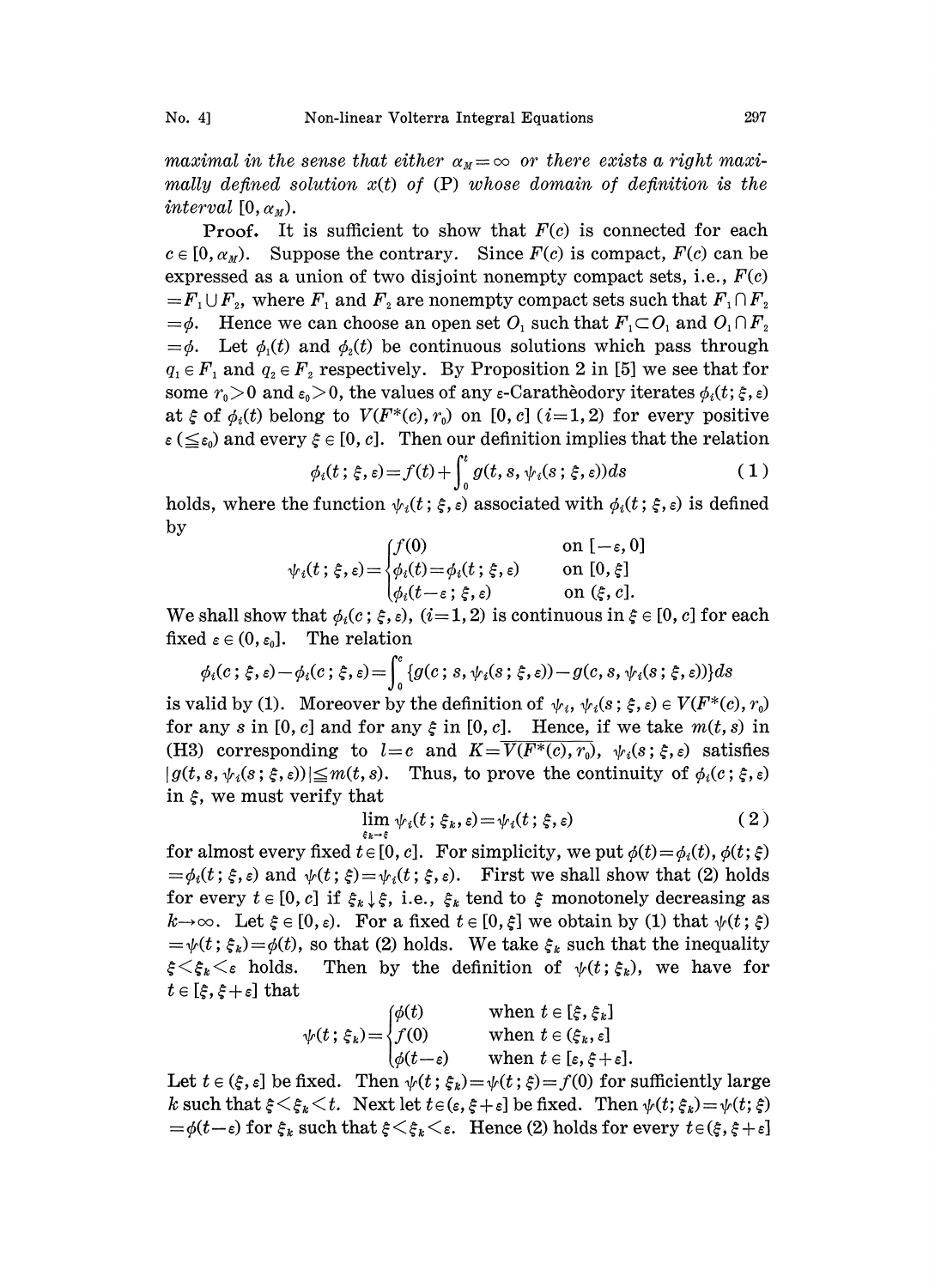and consequently for every  $t \in [0, \xi + \varepsilon]$ . For each fixed  $t \in (\xi + \varepsilon, \xi + 2\varepsilon]$ we take such  $\xi_k$  that  $\xi<\xi_k\leq t-\varepsilon$ . Since the equality

$$
\psi(t; \xi_k) = \phi(t - \varepsilon; \xi_k)
$$
  
=  $f(t - \varepsilon) + \int_0^{\varepsilon_k} g(t - \varepsilon, s, \phi(s)) ds + \int_{\varepsilon_k}^{\varepsilon} g(t - \varepsilon, s, f(0)) ds$   
+  $\int_{\varepsilon}^{t - \varepsilon} g(t - \varepsilon, s, \phi(s - \varepsilon)) ds$ 

holds, we have

$$
|\psi(t;\xi_k) - \psi(t;\xi)| \leq \int_{\xi}^{\xi_k} |g(t-\varepsilon, s, \phi(s))| ds + \int_{\xi}^{\xi_k} |g(t-\varepsilon, s, f(0))| ds
$$
  

$$
\leq 2 \int_{\xi}^{\xi_k} m(t-\varepsilon, s) ds.
$$

Hence we can verify (2) for each fixed  $t \in (\xi + \varepsilon, \xi + 2\varepsilon]$  and consequently for every  $t \in [0, \xi + 2\varepsilon]$ . For each fixed  $t \in (\xi + 2\varepsilon, \xi + 3\varepsilon]$  we take such  $\xi_k$ that  $\xi \leq \xi_k \leq t-2\varepsilon$ . Then we have

$$
\psi(t;\xi_k) = f(t-\varepsilon) + \int_0^{\xi_k} g(t-\varepsilon, s, \phi(s))ds + \int_{\varepsilon_k}^{\varepsilon} g(t-\varepsilon, s, f(0))ds + \int_{\varepsilon}^{\xi_{k+\varepsilon}} g(t-\varepsilon, s, \phi(s-\varepsilon))ds + \int_{\varepsilon_{k+\varepsilon}}^{\iota_{-\varepsilon}} g(t-\varepsilon, s, \psi(s;\xi_k))ds,
$$

so that

$$
|\psi(t;\xi_k) - \psi(t;\xi)| \leq \int_{\xi}^{\xi_k} |g(t-\varepsilon, s, \phi(s))| ds + \int_{\xi}^{\xi_k} |g(t-\varepsilon, s, f(0))| ds
$$
  
+ 
$$
2 \int_{\xi+\varepsilon}^{\xi_{k+\varepsilon}} |g(t-\varepsilon, s, \phi(s-\varepsilon))| ds
$$
  
+ 
$$
|\int_{\xi+\varepsilon}^{t-\varepsilon} \{g(t-\varepsilon, s, \psi(s;\xi_k)) - g(t-\varepsilon, s, \psi(s;\xi))\} ds
$$
  

$$
\leq 2 (\int_{\xi}^{\xi_k} m(t-\varepsilon, s) ds + \int_{\xi+\varepsilon}^{\xi_{k+\varepsilon}} m(t-\varepsilon, s) ds) + I
$$

holds. First two integrals tend to zero as  $\xi_k \rightarrow \xi$ . Since (2) is verified for every  $t \in [\xi + \varepsilon, \xi + 2\varepsilon]$ , from (H2) (ii) and (H3) we see by the L.d.c.th. that  $\lim_{\xi \to \xi} I = 0$ . Thus we can show (2) for each fixed  $t \in (\xi + 2\varepsilon, \xi + 3\varepsilon]$ and for every  $t \in [0, \xi + 3\varepsilon]$ . Continuing in this fashion *n* times, we have for each  $t \in (\xi + n\varepsilon, \xi + (n+1)\varepsilon]$  and  $\xi_k$  satisfying  $\xi \leq \xi_k \leq t-n\varepsilon$  that

$$
|\psi(t;\xi_k) - \psi(t;\xi)| \leq 2 \int_{E_n} m(t-\varepsilon, s) ds
$$
  
+ 
$$
\left| \int_{\xi+\varepsilon}^{t-\varepsilon} \{g(t-\varepsilon, s, \psi(s;\xi_k)) - g(t-\varepsilon, s, \psi(s;\xi))\} ds \right|,
$$

where  $E_n = [\xi, \xi_k] \cup [\xi + \varepsilon, \xi_k + \varepsilon] \cup \cdots \cup [\xi + (n-1)\varepsilon, \xi_k + (n-1)\varepsilon]$ . Hence by induction, we have (2) on  $[0, \xi + n \xi]$  for all positive integer n. If we take *n* so large that  $\xi + n \leq c$ , (2) can be verified to hold for every  $t \in [0, c].$ 

For  $\xi \in [\varepsilon, c)$ , it is slightly easier to show that (2) holds at  $\xi$  for every  $t \in [0, c]$  as  $\xi_k \downarrow \xi$ . Similarly we can show that (2) holds at  $\xi \in (0, c]$  for every fixed  $t \in [0, c]$  except one point  $\xi$  if  $\xi_k \uparrow \xi$ , i.e.,  $\xi_k$  tend to  $\xi$  mono $t \in [0, c]$  as  $\xi_k \downarrow \xi$ . Similarly we can show that (2) holds at  $\xi \in (0, c]$ <br>every fixed  $t \in [0, c]$  except one point  $\xi$  if  $\xi_k \uparrow \xi$ , i.e.,  $\xi_k$  tend to  $\xi$  mo<br>tonely increasing as  $k \to \infty$ . Therefore  $\phi_i(c; \xi, \varepsilon)$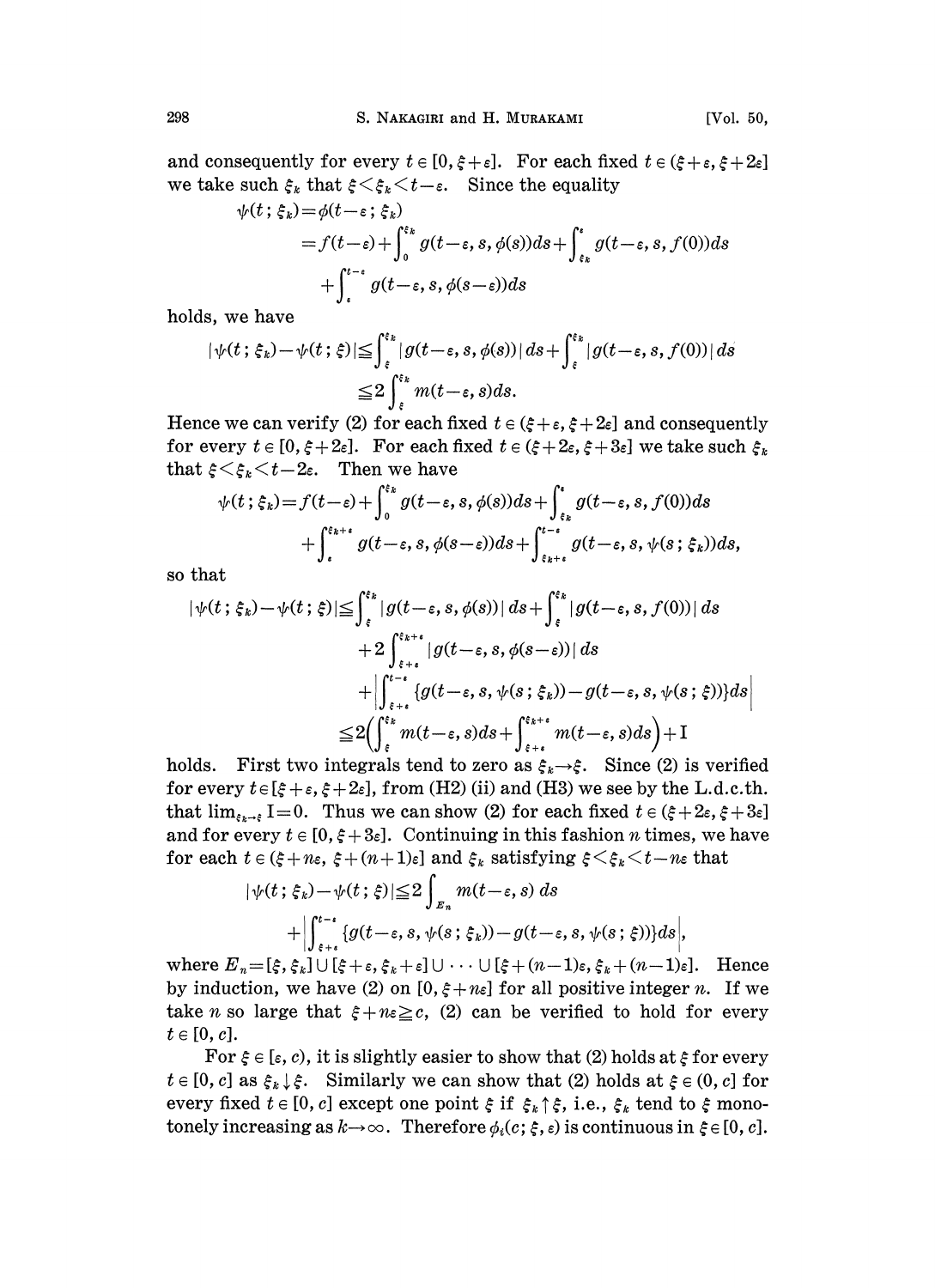That  $\phi_1(c; 0, \varepsilon) = \phi_2(c; 0, \varepsilon)$  is trivial.

We shall now define <sup>a</sup> curve

$$
B_{\epsilon}(\tau) = \begin{cases} \phi_1(c \, ; \, c \, | \, \tau |, \, \varepsilon), & -1 \leq \tau \leq 0 \\ \phi_2(c \, ; \, c \, | \, \tau |, \, \varepsilon), & 0 \leq \tau \leq 1. \end{cases}
$$

Then this curve  $B_i(\tau)$  is a continuous curve which connects two points  $q_1$  and  $q_2$ . Hence  $B_i(\tau)$  must pass through some point  $d_i$ , in  $\partial O_1 \cap K$ , where  $d_i = \phi_i(c; \xi, \varepsilon)$   $(i=i(\varepsilon)=1 \text{ or } 2)$  and  $\xi = \xi(\varepsilon)$ , both depending only on  $\varepsilon$ . Consequently we can find a sequence  $\{\varepsilon_n\}$  such that

$$
\lim_{n\to\infty}\varepsilon_n=0
$$
 (monotonely decreasing),  $i(\varepsilon_n)=1$  or 2

and

$$
\lim_{n \to \infty} d_n = d_0 \in \partial O_1 \cap K, \qquad \text{where } d_n = d_{\iota_n}.\tag{3}
$$

Moreover by taking a suitable subsequence of  $\{\epsilon_n\}$  if necessary, we may assume that  $i(\epsilon_n)$ =const. (=1 for example).

We put

$$
\phi_n(t) = \phi_1(t \; ; \; \xi_n, \varepsilon_n), \; \psi_n(t) = \psi_1(t \; ; \; \xi_n, \varepsilon_n),
$$
  
Hence

where  $\xi_n = \xi(\varepsilon_n)$ . Hence

$$
\phi_n(t) = f(t) + \int_0^t g(t, s, \psi_n(s)) ds \tag{4}
$$

for each  $t \in [0, c]$ , where

$$
\psi_n(t) = \begin{cases} f(0) & \text{on } [-\varepsilon_n, 0] \\ \phi_1(t) = \phi_n(t) & \text{on } [0, \xi_n] \\ \phi_n(t - \varepsilon_n) & \text{on } (\xi_n, c]. \end{cases}
$$

As proved in Proposition 2 in [5], we can prove that  $\{\phi_n(\cdot)\}\$ is relatively compact in  $C([0, c]; \overline{V(F^*(c), r_0)})$ . Hence we can find a subsequence  ${k \in [n]$  and  $\phi_0(\cdot) \in C([0, c]; \overline{V(F^*(c), r_0))}$  such that

$$
\lim_{k \to \infty} \phi_k(t) = \lim_{k \to \infty} \psi_k(t) = \phi_0(t) \quad \text{uniformly in } t \in [0, c]. \tag{5}
$$

Then (4) implies that  $\phi_0(t)$  is a continuous solution of (P) on [0, c]. By  $(3)$  and  $(5)$ , we have

$$
\lim_{k \to \infty} d_k = \lim_{k \to \infty} \phi_1(c; \xi_k, \varepsilon_k)
$$
  
=  $f(c) + \lim_{k \to \infty} \int_0^c g(c, s, \psi_k(s)) ds$   
=  $f(c) + \int_0^c g(c, s, \phi_0(s)) ds$   
=  $\phi_0(c) = d_0 \in \partial O_1 \cap K$ ,

which contradicts the assumption that  $F(c) = F_1 \cup F_2$  and  $F_1 \cap F_2 = \phi$ .

Remark 1. (H5) is only needed in the proof of the latter half of the Theorem.

Remark 2. As seen in Proposition 2 in [5], if for a fixed  $\varepsilon>0$ ,  $\varepsilon$ - $C([0, c]; K)$ , then we have  $\lim_{\epsilon \to \epsilon} \phi_i(t; \xi', \epsilon) = \phi_i(t; \xi, \epsilon)$  uniformly in Caratheodory iterates  $\{\phi_i(\cdot;\xi,\varepsilon)\}_{\varepsilon\in[0,\varepsilon]}$  is relatively compact in  $t \in [0, c].$